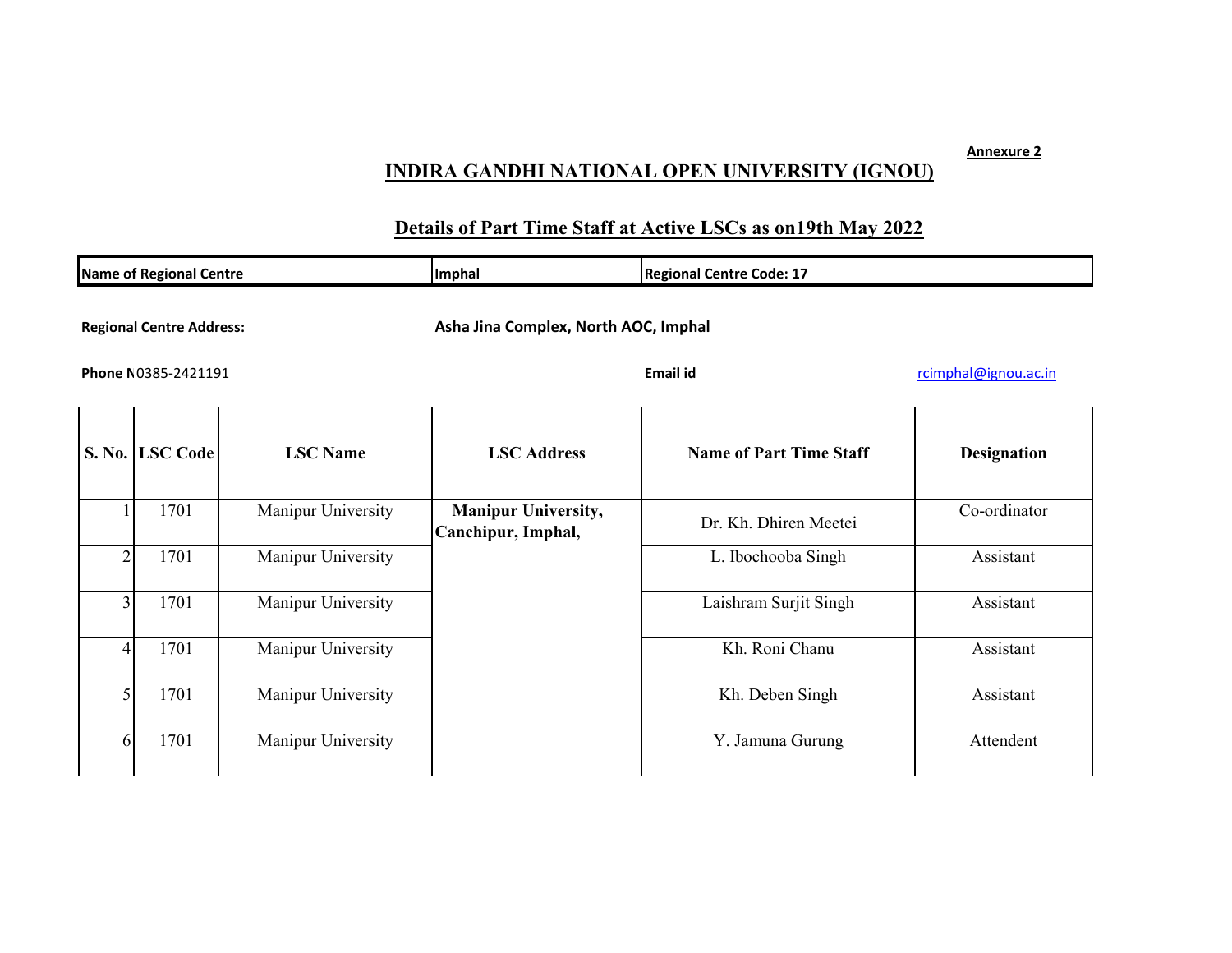| $\overline{7}$ | 1701 | Manipur University          |                                                          | S. Tomba Singh         | Attendent         |
|----------------|------|-----------------------------|----------------------------------------------------------|------------------------|-------------------|
| 8              | 1701 | Manipur University          |                                                          | Thoibi Kamei           | Sweeper/Safaiwala |
| 9              |      |                             | <b>Churachandpur College</b>                             |                        |                   |
|                | 1702 | Churachandpur Govt. College | Churachandpur, Manipur                                   | Shri. Ginzamang T Zomi | Co-ordinator      |
| 10             |      |                             | 795128                                                   |                        |                   |
|                | 1702 | Churachandpur Govt. College |                                                          | LalthalurInfimate      | Asst.Co-ordinator |
| 11             | 1702 | Churachandpur Govt. College |                                                          | Thangkhoson Gangte     | Office Assistant  |
| 12             |      |                             |                                                          |                        |                   |
|                | 1702 | Churachandpur Govt. College |                                                          | Ngaibiaklun            | $-do-$            |
| 13             |      |                             |                                                          |                        |                   |
|                | 1702 | Churachandpur Govt. College |                                                          | T Jamson               | $-do-$            |
| 14             |      |                             |                                                          |                        |                   |
|                | 1702 | Churachandpur Govt. College |                                                          | Lienlalsang            | Sweeper/Safaiwala |
| 15             | 1703 | Presidency College          | <b>Presidency College,</b><br><b>Motbung, PIN-795107</b> | SM. Paokai             | Coordinator       |
| 16             | 1703 | Presidency College          |                                                          | Jacob Marak            | Assistant         |
| 17             | 1703 | Presidency College          |                                                          | Tingpineng             | Attendant         |
| 18             | 1703 | Presidency College          |                                                          | SH Sehsat              | Sweeper/Safaiwala |
| 19             | 1704 | Sentinel College            | <b>Sentinel College, Ukhrul</b><br>Manipur-795142        | MH.Moon                | Coordinator       |
| 20             | 1704 | Sentinel College            |                                                          | T.Soshim               | Asst.             |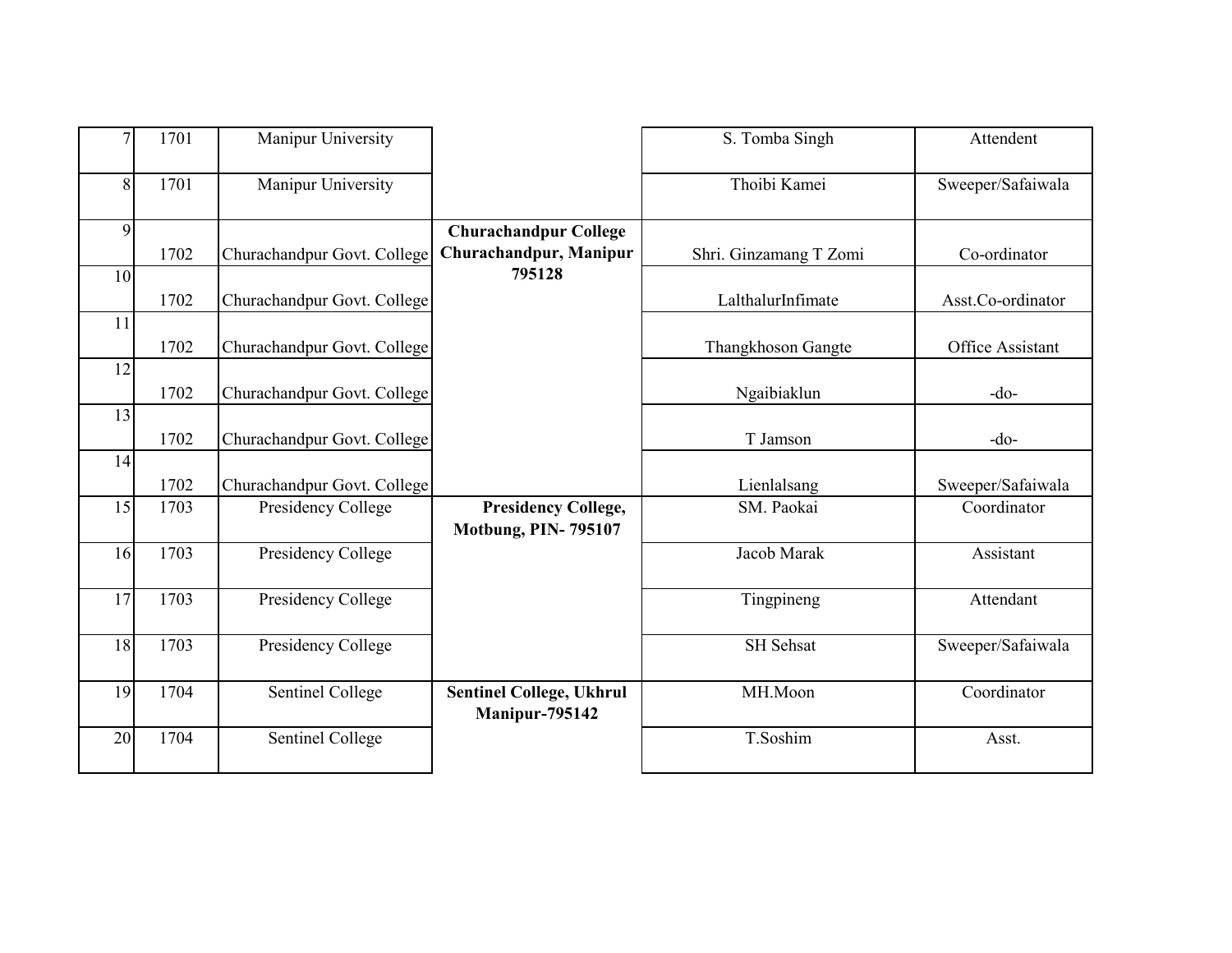| 21 | 1704 | Sentinel College         |                                                             | Sakmi Hungshi           | Attendant          |
|----|------|--------------------------|-------------------------------------------------------------|-------------------------|--------------------|
| 22 | 1704 | Sentinel College         |                                                             | M.Pemmila               | Sweeper/Safaiwala  |
| 23 | 1705 | Thoubal College          | <b>Thoubal College, Thoubal,</b><br><b>Manipur - 795138</b> | Dr. Khaidem Nabachandra | Coordinator        |
| 24 | 1705 | Thoubal College          |                                                             | N Angou Singh           | Assistant          |
| 25 | 1705 | Thoubal College          |                                                             | L Kumar Singh           | Assisant           |
| 26 | 1705 | Thoubal College          |                                                             | O Dhiren Singh          | Attendant          |
| 27 | 1705 | Thoubal College          |                                                             | T Romio Singh           | Attendant          |
| 28 | 1705 | Thoubal College          |                                                             | Th Premita Devi         | Sweeper/Safaiwala  |
| 29 | 1706 | Don Bosco College        | Don Bosco College,<br>Maram, PO Maram,                      | Shri. Rajkumar S        | Coordinator        |
| 30 | 1706 | Don Bosco College        | Senapati District - 795016                                  | Bongnaba H              | Assistant          |
| 31 | 1706 | Don Bosco College        |                                                             | Sushil Jajo             | Attendant          |
| 32 | 1706 | Don Bosco College        |                                                             | Hinga                   | Sweeper/Safaiwala  |
| 33 | 1707 | D.M. College of Science. | D.M. College of Science,<br>Imphal,                         | Dr. N. Ibotombi Singh   | Co-ordinator       |
| 34 | 1707 | D.M. College of Science  | <b>Manipur - 795001</b>                                     | Dr. Kh. Rajen Singh     | Asst. Co-ordinator |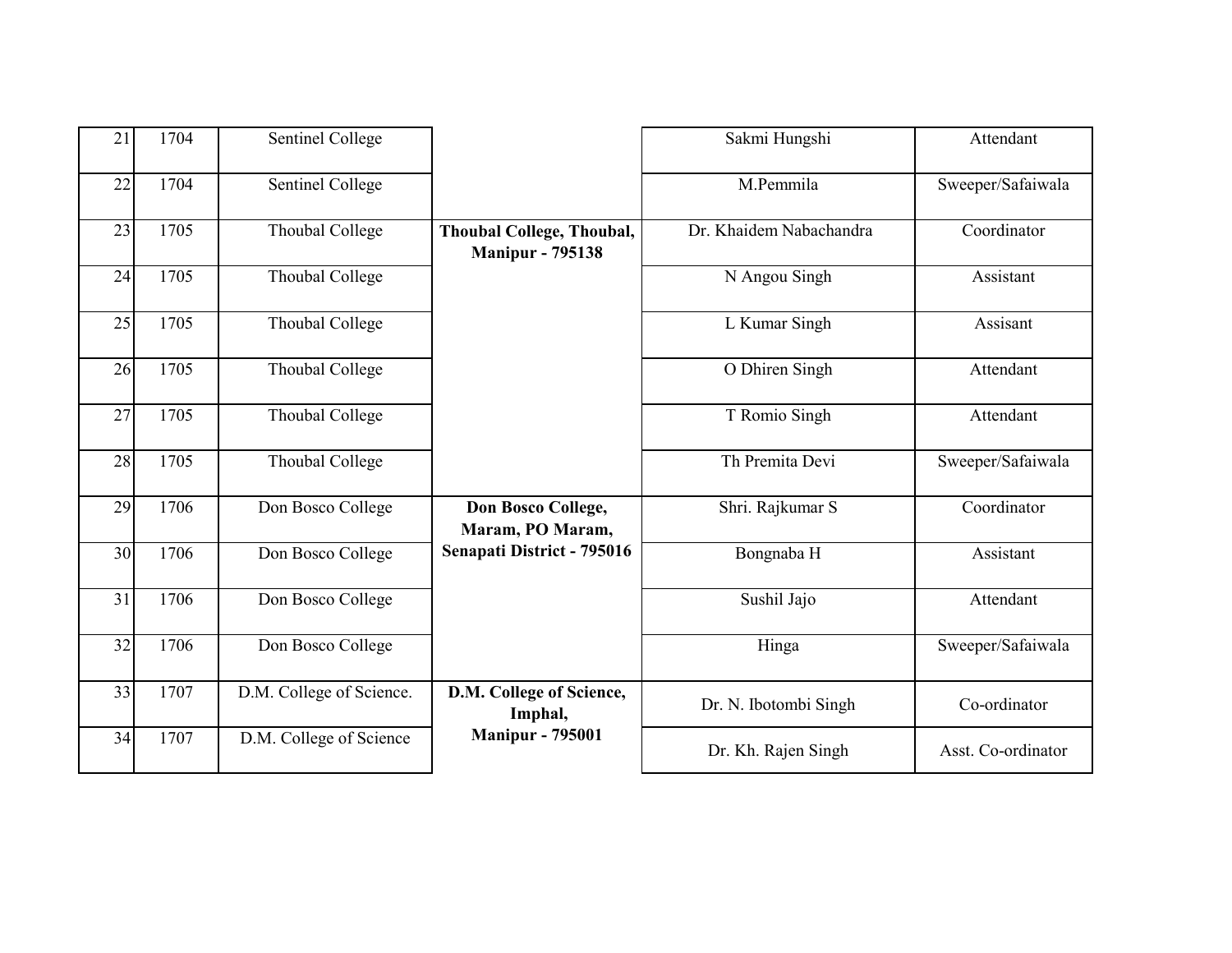| 35 | 1707 | D.M. College of Science                 |                                                         | L. Herojit Singh          | Assistant         |
|----|------|-----------------------------------------|---------------------------------------------------------|---------------------------|-------------------|
| 36 | 1707 | D.M. College of Science                 |                                                         | Shyamkishore Khaidem      | Assistant         |
| 37 | 1707 | D.M. College of Science                 |                                                         | Mohammad Shahidur Rahaman | Attendant         |
| 38 | 1707 | D.M. College of Science                 |                                                         | S. Premkumar Singh        | Sweeper/Safaiwala |
| 39 | 1709 | Jiribam Govt.Higher<br>Secondary School | <b>Jiribam Govt. Higher</b><br><b>Secondary School,</b> | Th. Gagarin Singh         | Coordinator       |
| 40 | 1709 | Jiribam Govt.Higher<br>Secondary School | Babupara,<br><b>Manipur-795116</b>                      | N. Rina Singha            | Assistant         |
| 41 | 1709 | Jiribam Govt.Higher<br>Secondary School |                                                         | N. Nomita Devi            | Attendant         |
| 42 | 1709 | Jiribam Govt.Higher<br>Secondary School |                                                         | Ashu Namasudra            | Sweeper/Safaiwala |
| 43 | 1711 | Tamenglong Hr.Sec.School                | <b>Tamenglong Hr. Sec.</b><br>School,                   | Guitiang Pamei            | Coordinator       |
| 44 | 1711 | Tamenglong Hr.Sec.School                | <b>Tamenglong - 795141,</b><br>Manipur.                 | Gongsinlung               | Office Assistant  |
| 45 | 1711 | Tamenglong Hr.Sec.School                |                                                         | <b>KC</b> Dising          | Attendant         |
| 46 | 1711 | Tamenglong Hr.Sec.School                |                                                         | Achunliu                  | Sweeper/safaiwala |
| 47 | 1712 | Mt. Everest College                     | Mt. Everest College,<br>Senapati District,              | Dr. Honkhongam Haopkip    | Coordinator       |
| 48 | 1712 | Mt. Everest College                     | <b>Manipur</b> - 795106                                 | Solomon Zhoh              | Assistant         |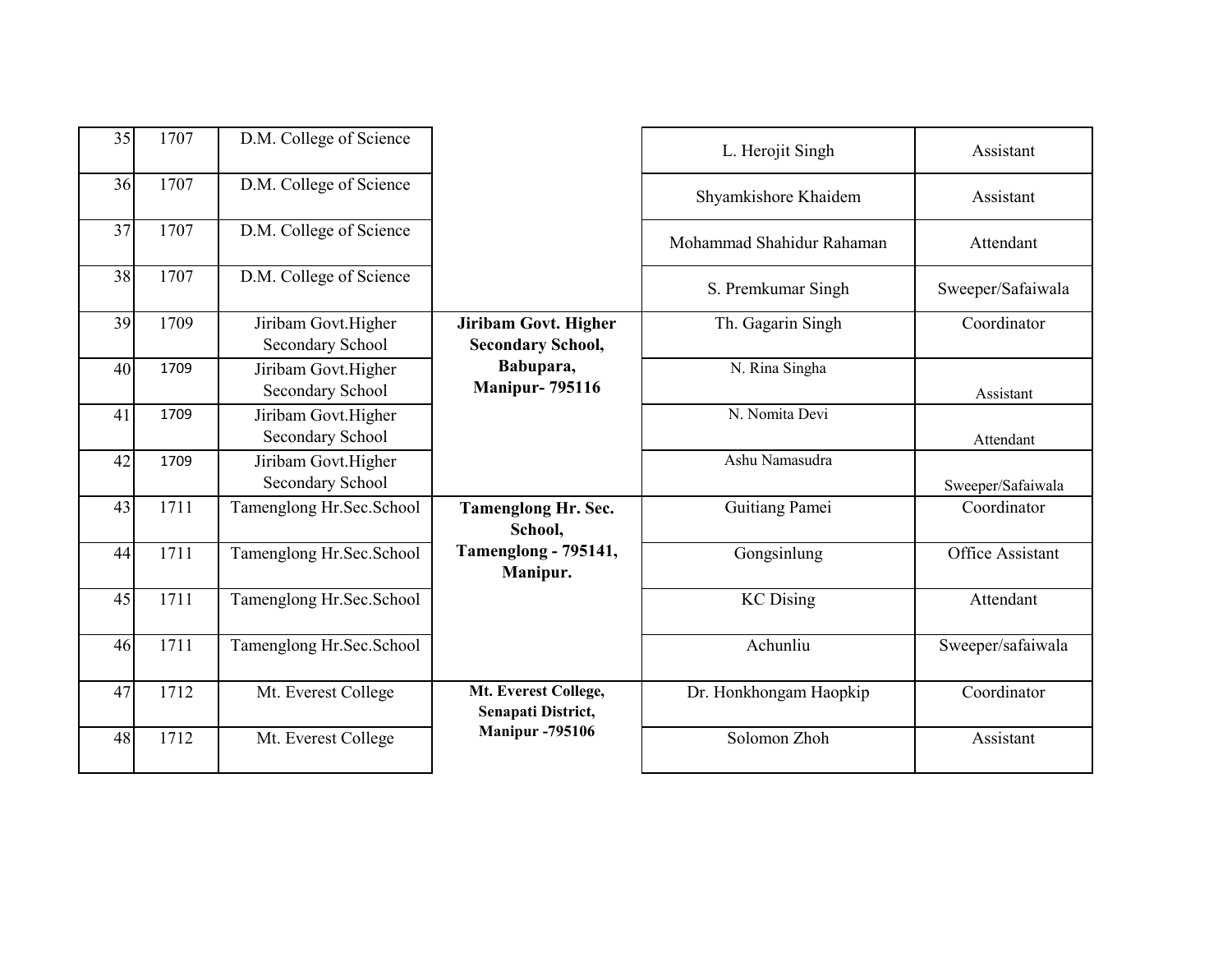| 49 | 1712  | Mt. Everest College              |                                                                        | V Issac                   | Attendant             |
|----|-------|----------------------------------|------------------------------------------------------------------------|---------------------------|-----------------------|
| 50 | 1712  | Mt. Everest College              |                                                                        | Peter Vemai               | Sweeper/Safaiwala     |
| 51 | 1713  | <b>United College</b>            | <b>United College, Lambung</b><br><b>Chandel</b>                       | Kh. Mobershing Monshang   | Coordinator           |
| 52 | 1713  | <b>United College</b>            | <b>Manipur - 795127</b>                                                | K Tathangam               | Assistant             |
| 53 | 1713  | <b>United College</b>            |                                                                        | RD. Minthang              | Attendant             |
| 54 | 1715  | Moirang College                  | <b>Moirang College, Moirang</b><br><b>Manipur-795133</b>               | Konjengbam Azad Singh     | Coordinator           |
| 55 | 1715  | Moirang College                  |                                                                        | K. Prithiviraj Singh      | Office Asst.          |
| 56 | 1715  | Moirang College                  |                                                                        | K. Amit Singh             | Office Attd.          |
| 57 | 1715  | Moirang College                  |                                                                        | P. Khogen Singh           | Sweeper/Safaiwala     |
| 58 | 1729  | Talui Higher Secondary<br>School | Talui, Ukhrul 795142<br><b>Manipur</b>                                 | AS Redeemson              | Coordinator           |
| 59 | 1786  | Jadonang Memorial College        | <b>Jadonang Memorial</b><br>College,                                   | Gaisinlung Kahmei         | Co-ordinator          |
| 60 | 1786  | Jadonang Memorial College        | Longmai (Noney),<br>Tamenglong - 795159,                               | G Khangdonlung            | Assistant             |
| 61 | 1787P | District Hospital                | <b>District Hospital Thoubal,</b><br><b>Opposite Superintendent of</b> | Dr. N. Hemantakumar Singh | Programme Coordinator |
| 62 | 1787P | District Hospital                | Police, Thoubal, Manipur -<br>795138                                   | Kundrakpam Chinkheihunba  | Ofiice Assistant      |